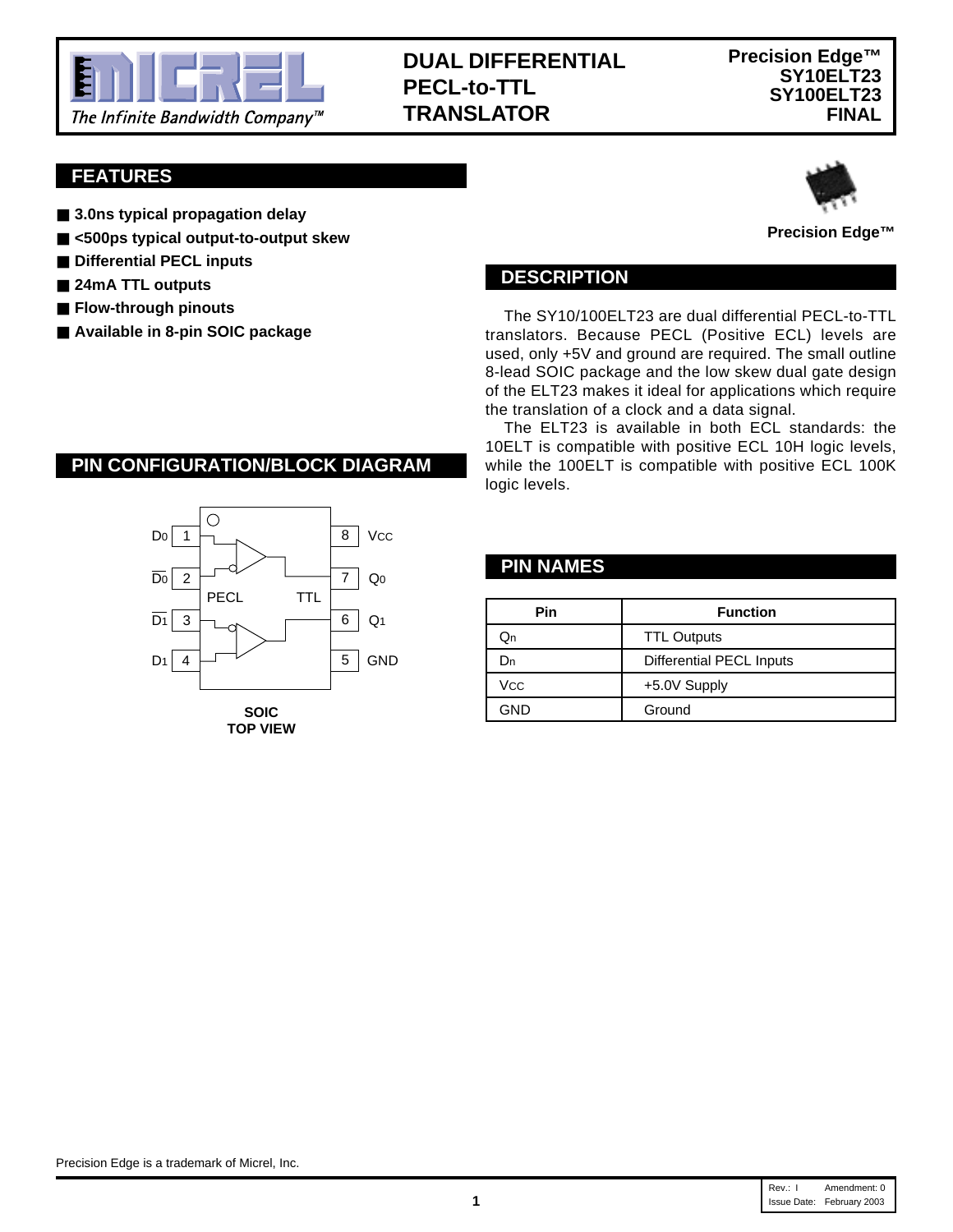# **ABSOLUTE MAXIMUM RATINGS(1) TRUTH TABLE**

| <b>Symbol</b> | <b>Paramter</b>                                  | Value                  | Unit         |
|---------------|--------------------------------------------------|------------------------|--------------|
| Vcc           | Power Supply Voltage                             | $-0.5$ to $+7.0$       | V            |
| V١            | <b>PECL Input Voltage</b>                        | $0V$ to $Vcc+0.5$      |              |
| Vo            | Voltage Applied to<br>Output at HIGH State       | $-0.5$ to $+5.5$       |              |
| lo            | <b>Current Applied to</b><br>Output at LOW State | Twice the<br>Rated IOL | mA           |
| Tstore        | Storage Temperature                              | –65 to +150            | °C           |
| TА            | <b>Operating Temperature</b>                     | $-40$ to $+85$         | $^{\circ}$ C |

#### **NOTE:**

1. Permanent device damage may occur if ABSOLUTE MAXIMUM RATINGS are exceeded. This is a stress rating only and functional operation is not implied at conditions other than those detailed in the operational sections of this data sheet. Exposure to ABSOLUTE MAXIMUM RATlNG conditions for extended periods may affect device reliability.

## **DC ELECTRICAL CHARACTERISTICS(1)**

| $Vcc = Vcc$ (Min.) to $Vcc$ (Max.) |  |  |  |  |
|------------------------------------|--|--|--|--|
|------------------------------------|--|--|--|--|

|        |                             |      | $Ta = -40^{\circ}C$ |      | $TA = 0^{\circ}C$ |      | $'$ TA = +25 $^{\circ}$ C |      | TA = +85 $^{\circ}$ C |      |                  |
|--------|-----------------------------|------|---------------------|------|-------------------|------|---------------------------|------|-----------------------|------|------------------|
| Symbol | <b>Parameter</b>            | Min. | Max.                | Min. | Max.              | Min. | Max.                      | Min. | Max.                  | Unit | <b>Condition</b> |
| Icc    | <b>Power Supply Current</b> |      | 30                  |      | 30                | —    | 30                        | __   | 30                    | mA   |                  |

**NOTE:**

1. Parametric values specified at: 5 volt Power Supply Range 100ELT23 Series: +4.5V to +5.5V.

10ELT23 Series +4.75V to +5.5V.

## **AC ELECTRICAL CHARACTERISTICS(1)**

| Vcc = Vcc (Min.) to Vcc (Max.) |  |  |  |
|--------------------------------|--|--|--|
|--------------------------------|--|--|--|

|                     |                                           |      | $TA = -40^{\circ}C$ |      | $TA = 0^{\circ}C$ | $TA = +25^{\circ}C$ |      | $TA = +85^{\circ}C$ |      |             |                  |
|---------------------|-------------------------------------------|------|---------------------|------|-------------------|---------------------|------|---------------------|------|-------------|------------------|
| Symbol              | <b>Parameter</b>                          | Min. | Max.                | Min. | Max.              | Min.                | Max. | Min.                | Max. | <b>Unit</b> | <b>Condition</b> |
| tPLH<br><b>tPHL</b> | <b>Propagation Delay</b><br>D to Output Q | 2.5  | 3.5                 | 2.5  | 3.5               | 2.5                 | 3.5  | 2.5                 | 3.5  | ns          | $CL = 50pF$      |
| tskpp               | Part-to-Part Skew <sup>(2,5)</sup>        |      | 0.5                 |      | 0.5               |                     | 0.5  |                     | 0.5  | ns          | $CL = 50pF$      |
| tskew++             | Within-Device Skew <sup>(3,5)</sup>       |      | 0.3                 |      | 0.3               |                     | 0.3  |                     | 0.3  | ns          | $CL = 50pF$      |
| $t$ skew $ -$       | Within-Device Skew <sup>(4,5)</sup>       |      | 0.3                 |      | 0.3               |                     | 0.3  |                     | 0.3  | ns          | $CL = 50pF$      |
| tr<br>tf            | Output Rise/Fall Time<br>1.0V to 2.0V     |      | 1.5                 |      | 1.5               |                     | 1.5  |                     | 1.5  | ns          | $CL = 50pF$      |
| fMAX                | Maximum Input Frequency <sup>(5)</sup>    | 160  |                     | 160  |                   | 160                 |      | 160                 |      | <b>MHz</b>  | $CL = 50pF$      |

#### **NOTES:**

1. Parametric values specified at: 5 volt Power Supply Range 100ELT23 Series: +4.5V to +5.5V.

10ELT23 Series +4.75V to +5.5V.

2. Device-to-Device Skew considering HIGH-to-HIGH transitions at common Vcc level.

3. Within-Device Skew considering HIGH-to-HIGH transitions at common Vcc level.

4. Within-Device Skew considering LOW-to-LOW transitions at common Vcc level.

5. These parameters are guaranteed but not tested.

| Open | Open |  |
|------|------|--|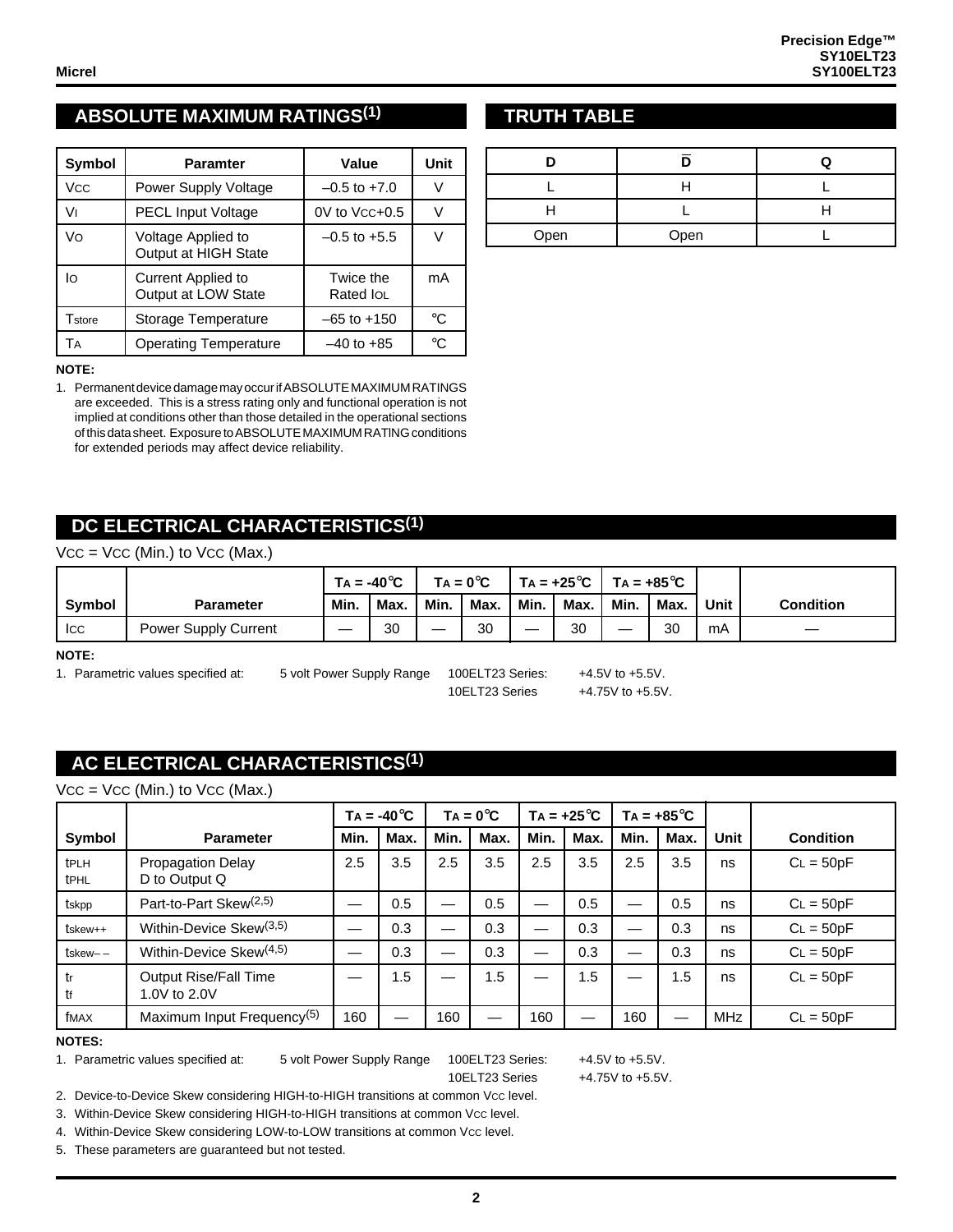## **TTL DC ELECTRICAL CHARACTERISTICS(1)**

 $VCC = VCC$  (Min.) to  $VCC$  (Max.)

|        |                                     |            | $TA = -40^{\circ}C$ |            | $TA = 0^{\circ}C$ |            | $TA = +25^{\circ}C$ | $TA = +85^{\circ}C$ |        |      |                                 |
|--------|-------------------------------------|------------|---------------------|------------|-------------------|------------|---------------------|---------------------|--------|------|---------------------------------|
| Symbol | <b>Parameter</b>                    | Min.       | Max.                | Min.       | Max.              | Min.       | Max.                | Min.                | Max.   | Unit | <b>Condition</b>                |
| VOH    | Output HIGH Voltage                 | 2.5<br>2.0 | –<br>—              | 2.5<br>2.0 | –<br>—            | 2.5<br>2.0 | –<br>–              | 2.5<br>2.0          |        |      | $IOH = -3.0mA$<br>$IOH = -15mA$ |
| Vol    | Output LOW Voltage                  |            | 0.5                 |            | 0.5               | —          | 0.5                 |                     | 0.5    |      | $IOL = 24mA$                    |
| los    | <b>Output Short Circuit Current</b> | $-80$      | $-200$              | $-80$      | $-200$            | $-80$      | $-200$              | $-80$               | $-200$ | mA   | $V$ OUT = $0V$                  |

**NOTE:**

1. Parametric values specified at: 5 volt Power Supply Range 100ELT23 Series: +4.5V to +5.5V.

10ELT23 Series +4.75V to +5.5V.

# **PECL DC ELECTRICAL CHARACTERISTICS(1)**

|                       |                                                      |              | $TA = -40^{\circ}C$ |              |              | $TA = 0^{\circ}C$ |              |              | $TA = +25^{\circ}C$ |              |              | $TA = +85^{\circ}C$ |              |             |
|-----------------------|------------------------------------------------------|--------------|---------------------|--------------|--------------|-------------------|--------------|--------------|---------------------|--------------|--------------|---------------------|--------------|-------------|
| Symbol                | <b>Parameter</b>                                     | Min.         | Typ.                | Max.         | Min.         | Typ.              | Max.         | Min.         | Typ.                | Max.         | Min.         | Typ.                | Max.         | <b>Unit</b> |
| IІн                   | Input HIGH Current                                   |              |                     | 150          |              |                   | 150          |              |                     | 150          |              |                     | 150          | μA          |
| <b>IIL</b>            | Input HIGH Current                                   | 0.5          |                     |              | 0.5          |                   |              | 0.5          |                     |              | 0.5          |                     |              | μA          |
| <b>VCMR</b>           | Common Mode Range                                    | 2.2          |                     | Vcc          | 2.2          |                   | Vcc          | 2.2          | —                   | <b>Vcc</b>   | 2.2          | —                   | Vcc          | V           |
| <b>V<sub>PP</sub></b> | Minimum Peak-to-Peak<br>Input <sup>(2)</sup>         | 200          |                     |              | 200          |                   |              | 200          |                     |              | 200          |                     |              | mV          |
| <b>V<sub>IH</sub></b> | Input HIGH Voltage <sup>(3)</sup><br>10ELT<br>100ELT | 3770<br>3835 |                     | 4110<br>4120 | 3830<br>3835 |                   | 4160<br>4120 | 3870<br>3835 | —                   | 4190<br>4120 | 3940<br>3835 | —<br>—              | 4280<br>4120 | mV          |
| VIL                   | Input LOW Voltage <sup>(3)</sup><br>10ELT<br>100ELT  | 3050<br>3190 |                     | 3500<br>3525 | 3050<br>3190 |                   | 3520<br>3525 | 3050<br>3190 | —                   | 3520<br>3525 | 3050<br>3190 | —                   | 3555<br>3525 | mV          |

 $VCC = VCC$  (Min.) to  $VCC$  (Max.)

**NOTES:**

1. Parametric values specified at: 5 volt Power Supply Range 100ELT23 Series: +4.5V to +5.5V.

10ELT23 Series +4.75V to +5.5V.

2. 200mV input guarantees full logic at output.

3. These values are for Vcc = 5.0V. Level Specifications will vary 1:1 Vcc.

# **PRODUCT ORDERING CODE**

| Ordering<br>Code | Package<br><b>Type</b> | <b>Operating</b><br>Range | <b>Marking</b><br>Code |
|------------------|------------------------|---------------------------|------------------------|
| SY10ELT23ZC      | $Z8-1$                 | Commercial                | HEL <sub>23</sub>      |
| SY10ELT23ZCTR*   | $Z8-1$                 | Commercial                | HEL <sub>23</sub>      |
| SY100ELT23ZC     | $Z8-1$                 | Commercial                | XEL <sub>23</sub>      |
| SY100ELT23ZCTR*  | $Z8-1$                 | Commercial                | <b>XFL23</b>           |

| Ordering<br>Code   | Package<br><b>Type</b> | <b>Operating</b><br>Range | <b>Marking</b><br>Code |
|--------------------|------------------------|---------------------------|------------------------|
| SY10ELT23ZI(1)     | $Z8-1$                 | Industrial                | HEL <sub>23</sub>      |
| SY10ELT23ZITR*(1)  | $Z8-1$                 | Industrial                | HEL <sub>23</sub>      |
| SY100ELT23ZI(1)    | $Z8-1$                 | Industrial                | XEL <sub>23</sub>      |
| SY100ELT23ZITR*(1) | <b>78-1</b>            | Industrial                | XEL <sub>23</sub>      |

\*Tape and Reel

**Note 1.** Recommended for new designs.